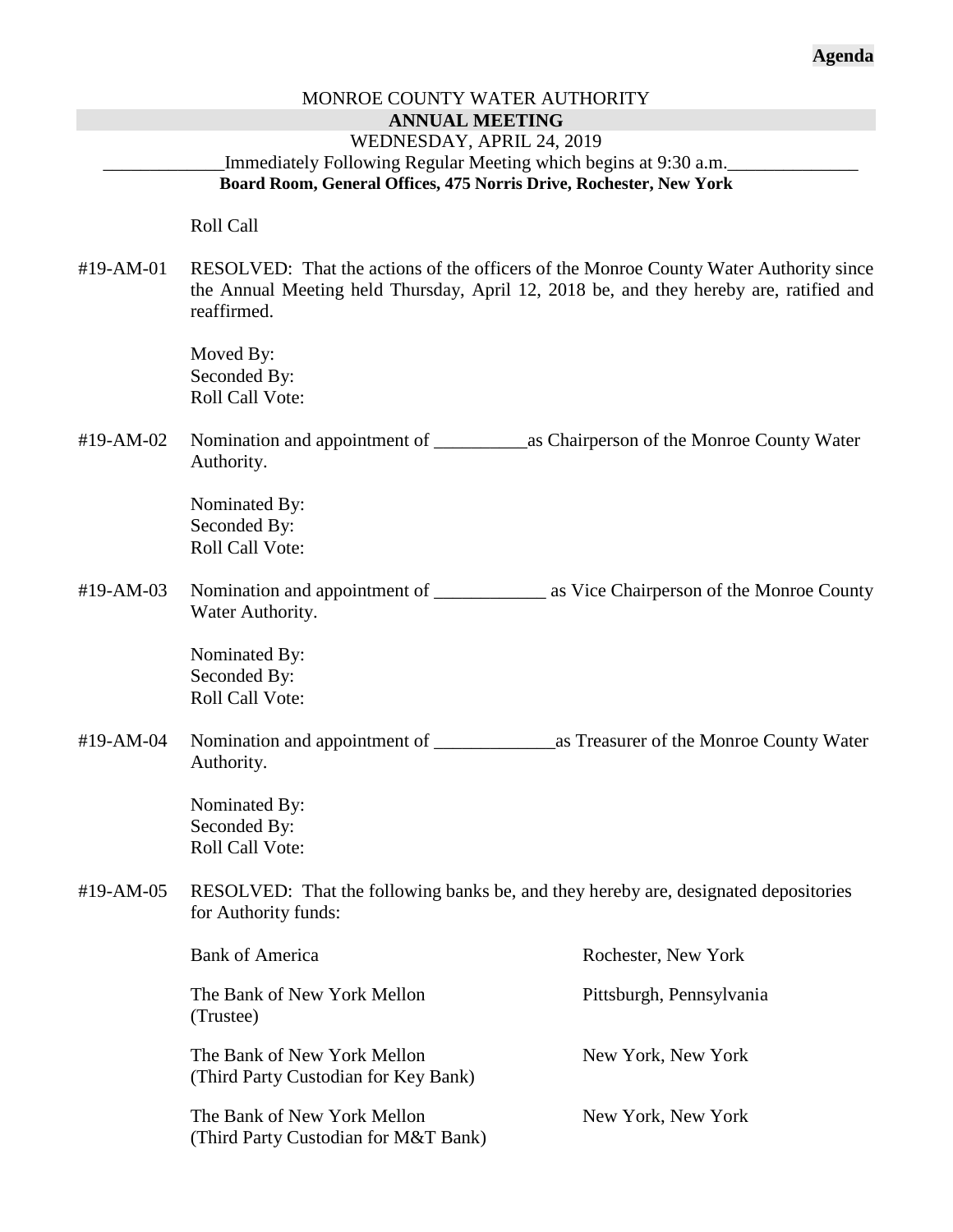### MONROE COUNTY WATER AUTHORITY ANNUAL MEETING - APRIL 24, 2019

M & T Bank Rochester, New York Key Bank Albany, New York JP Morgan Chase Bank Rochester, New York Moved By:

#19-AM-06 RESOLVED: In connection with both the re-appointment of M  $&$  T Bank as a designated depository bank pursuant to the foregoing resolution #19-AM-05 and a request from M&T Bank to modify the Authority's treasury management procedures and authorizations, the Authority adopts the resolutions set forth in the "RESOLVED" paragraphs numbered 1 - 10 on Attachment "A" hereto.

> Moved By: Seconded By: Roll Call Vote:

Seconded By: Roll Call Vote:

#19-AM-07 RESOLVED: In connection with both the re-appointment of Key Bank as a designated depository bank pursuant to the foregoing resolution #19-AM-05 and a request from Key Bank to modify the Authority's treasury management procedures and authorizations, the Authority adopts the resolutions set forth in the "RESOLVED" paragraphs numbered 1 - 10 on Attachment "A" hereto.

> Moved By: Seconded By: Roll Call Vote:

#19-AM-08 RESOLVED: In connection with both the re-appointment of JP Morgan Chase Bank as a designated depository bank pursuant to the foregoing resolution #19-AM-05 and a request from JP Morgan Chase Bank, NA and its affiliates to modify the Authority's treasury management authorizations, the Authority adopts the resolutions set forth in the paragraphs entitled "RESOLVED" on Attachment "A" hereto.

> Moved By: Seconded By: Roll Call Vote:

#19-AM-09 RESOLVED: That any one of the following:\_\_\_\_\_\_\_\_\_\_, Chairperson of the Authority, Treasurer of the Authority, Nicholas A. Noce, Executive Director of the Authority, or Director of Finance and Business Services of the Authority, or Larry M. Magguilli, Assistant to the Executive Director of the Authority, be, and they each hereby are, authorized to execute written consent on behalf of the Monroe County Water Authority for the withdrawal, substitution, or transfer of securities deposited or held in escrow to secure deposits of the Authority in depository banks as required by Section 1097 of the Public Authorities Law.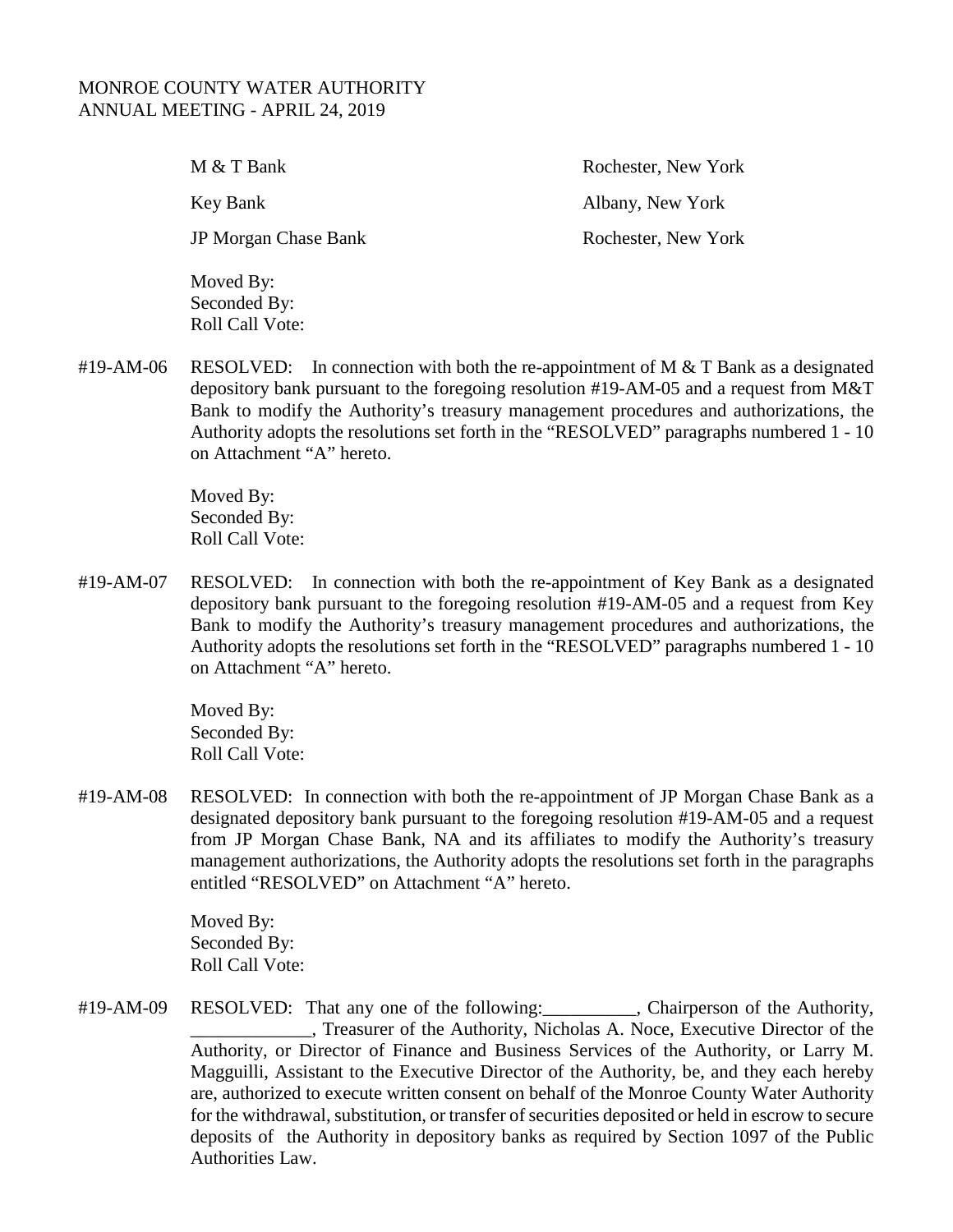### MONROE COUNTY WATER AUTHORITY ANNUAL MEETING - APRIL 24, 2019

Moved By: Seconded By: Roll Call Vote:

#19-AM-10 RESOLVED: That any one of the following: \_\_\_\_\_\_\_\_\_\_Chairperson of the Authority, Treasurer of the Authority, Nicholas A. Noce, Executive Director of the Authority, or Director of Finance and Business Services of the Authority, or Larry M. Magguilli, Assistant to the Executive Director of the Authority, be, and they each are, authorized to sign all necessary requisitions and certifications pertaining to the payment, deposit, transfer or other disposition of Authority funds as permitted by law, including funds in the hands of its Trustee under the Authority's Trust Indenture of October 1, 1991, as amended, and are designated as Authorized Officers pursuant to said Trust Indenture.

> Moved By: Seconded By: Roll Call Vote:

#19-AM-11 RESOLVED: That any one of the following: \_\_\_\_\_\_\_\_\_, Chairperson of the Authority, Treasurer of the Authority, Nicholas A. Noce, Executive Director of the Authority, or Director of Finance and Business Services of the Authority, or Larry M. Magguilli, Assistant to the Executive Director of the Authority, or others so delegated by Director of Finance or Nicholas A. Noce or Larry M. Magguilli from time to time, and/or the trustee, be, and they each hereby are, authorized to invest monies held in the Bond Fund, Construction Fund, New Construction Fund, and Capital Improvement fund, pursuant to Sections 511, and 608, respectively, of the Authority's Trust Indenture.

> Moved By: Seconded By: Roll Call Vote:

#19-AM-12 Upon recommendation of the Monroe County Water Authority's Governance Committee, the Board hereby approves the Authority's **Annual Statement of Investment Policy** for 2019.

> Moved By: Seconded By: Roll Call Vote:

#19-AM-13 Appointment of **Members of the Authority's Standing Audit Committee** in accordance with the Monroe County Water Authority's By-Laws and Policy on Internal Controls and Financial Accountability. The following Members shall serve on this Committee: committee Chair), and and the set of the set of the set of the set of the set of the set of the set of the set of the set of the set of the set of the set of the set of the set of the set of the set of the set of the set o Chairperson of the Authority serves as an ex officio member of the Audit Committee pursuant to the Authority's By Laws.

> Moved By: Seconded By: Roll Call Vote: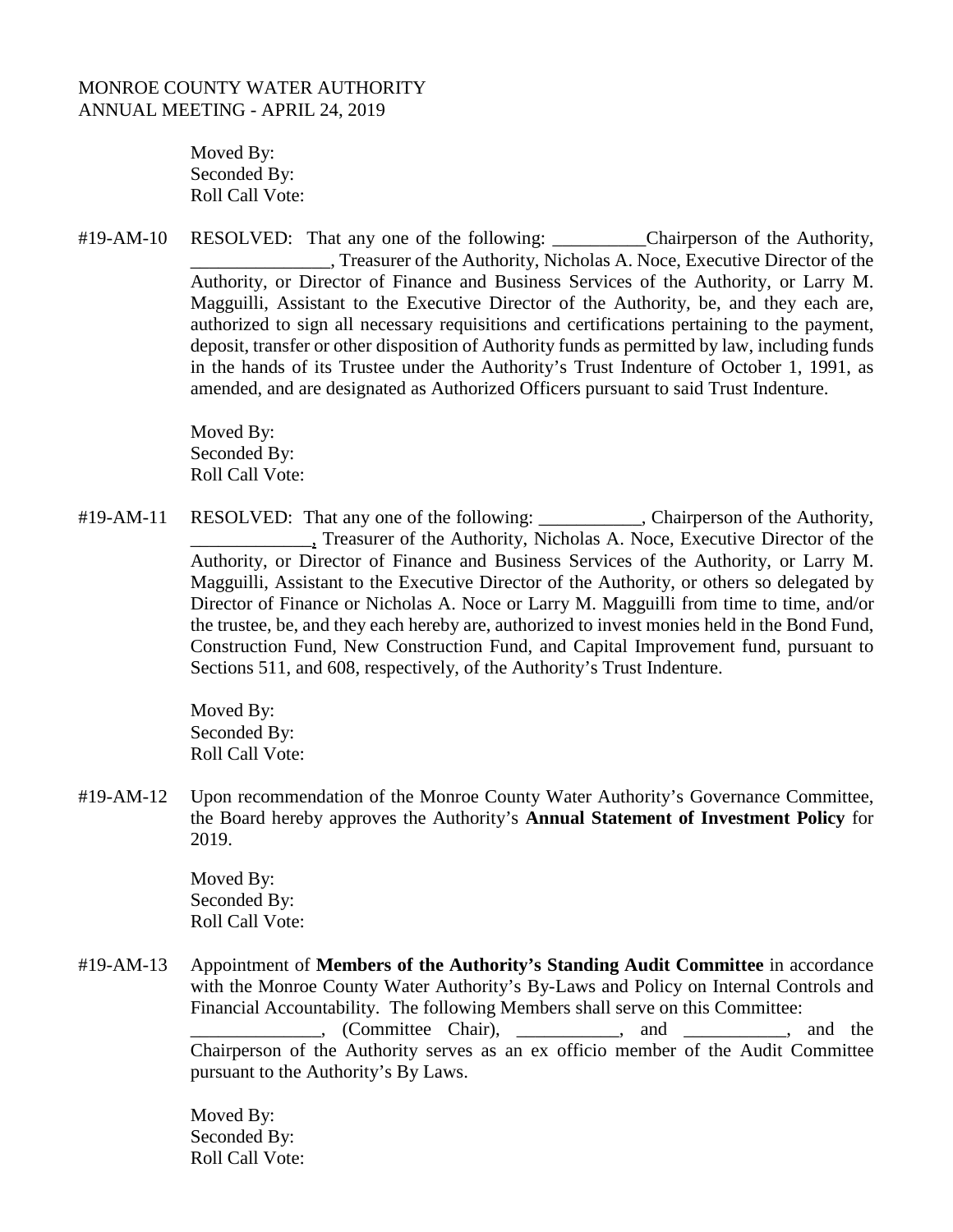### MONROE COUNTY WATER AUTHORITY ANNUAL MEETING - APRIL 24, 2019

#19-AM-14 Appointment of **Members of the Authority's Standing Finance Committee** in accordance with the Monroe County Water Authority's By-Laws and Policy on Internal Controls and Financial Accountability. The following Members shall serve on this Committee: \_\_\_\_\_\_\_\_\_\_\_\_\_\_\_ (Committee Chair), \_\_\_\_\_\_\_, and \_\_\_\_\_\_\_\_\_\_\_\_, and the Chairperson of the Authority serves as an ex officio member of the Finance Committee pursuant to the Authority's By Laws.

> Moved By: Seconded By: Roll Call Vote:

#19-AM-15 Appointment of **Members of the Authority's Standing Governance Committee** in accordance with the Monroe County Water Authority's By-Laws. The following Members shall serve on this Committee:

> \_\_\_\_\_\_\_\_\_\_\_\_\_\_\_ (Committee Chair), \_\_\_\_\_\_\_\_\_\_\_, and \_\_\_\_\_\_\_\_\_\_\_\_\_\_\_\_\_\_; and the Chairperson of the Authority serves as an ex officio member of the Governance Committee pursuant to the Authority's By Laws.

Moved By: Seconded By: Roll Call Vote:

#19-AM-16 Appointment of **Members of the Authority's Standing Compensation Committee** in accordance with the Monroe County Water Authority's By-Laws. The following Members shall serve on this Committee:

> \_\_\_\_\_\_\_\_\_\_\_\_\_\_\_\_\_\_ (Committee Chair), \_\_\_\_\_\_\_\_\_\_\_\_\_\_\_\_, and \_\_\_\_\_\_\_\_\_\_\_\_\_, and the Chairperson of the Authority serves as an ex officio member of the Compensation Committee pursuant to the Authority's By Laws.

Moved By: Seconded By: Roll Call Vote:

#19-AM-17 Resolved hereby to adopt the Monroe County Water Authority **Prohibited Contractor List**, updated April 8, 2019 as issued by the Monroe County Water Authority Ethics Board.

> Moved By: Seconded By: Roll Call Vote:

#19-AM-18 The Monroe County Water Authority Ethics Board, as created pursuant to the Code of Ethics Policy, Article 4, shall be comprised of the following three (3) persons: Michael E. Davis (Chairperson), John DiCaro, and Christopher A. Schiano.

> Moved By: Seconded By: Roll call Vote: